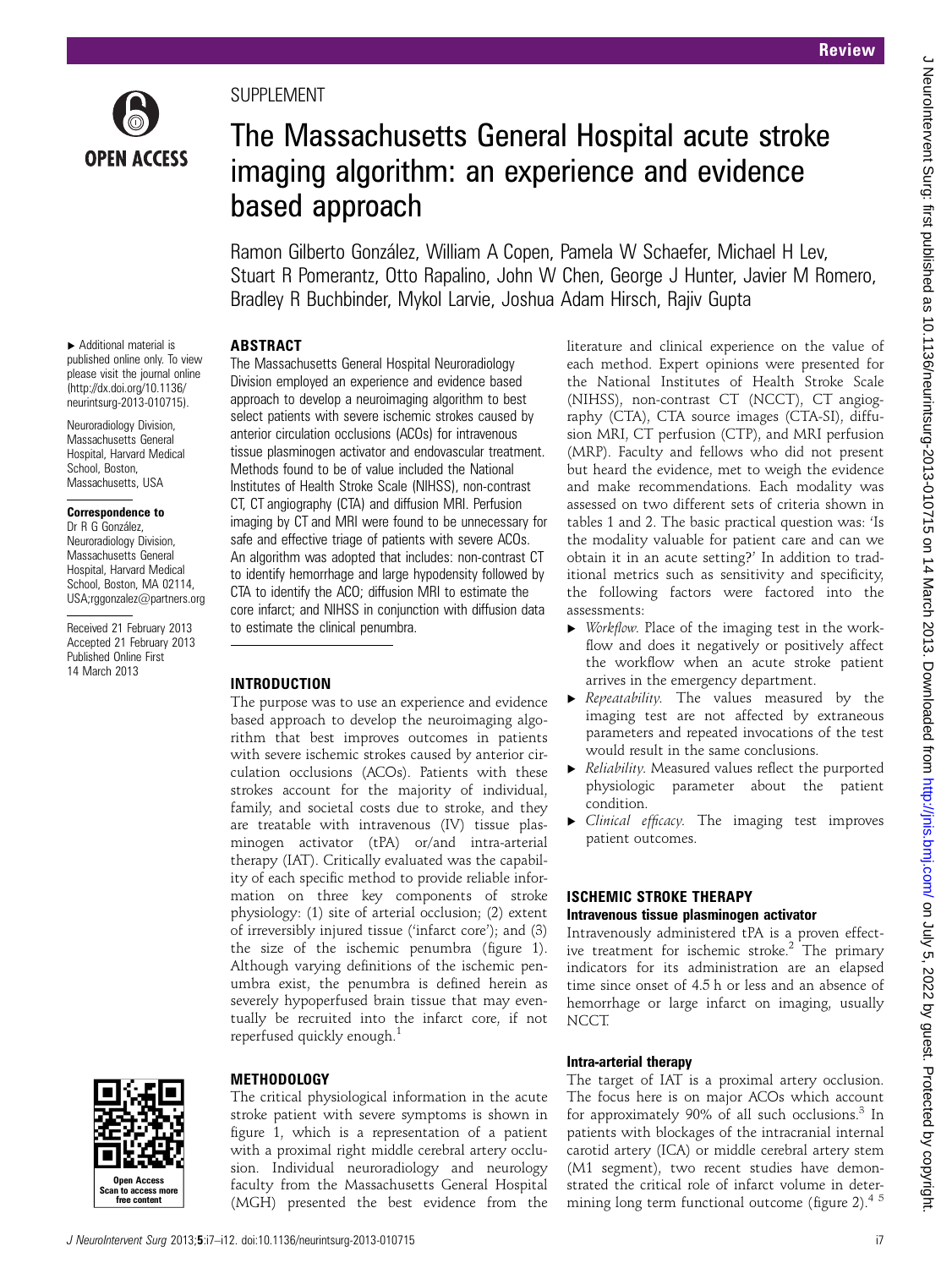

Figure 1 Measurements of physiological components of middle cerebral artery (MCA) occlusion. Depicted is a representation of a right MCA occlusion with a growing infarct core coupled to a shrinking penumbra at a rate determined by collateral flow. The value of each method used to measure each component of stroke physiology is shown, as judged according to criteria stated in the methodology and in tables 1 and 2. CTA, CT angiography; CTA-SI, CT angiography-source images; CTP, CT perfusion; DWI, diffusion weighted imaging; NIHSS, National Institutes of Health Stroke Scale.

When patients have large final infarcts, there is a high likelihood of significant disability or death. It follows then that patients presenting with extensive infarction (ie, >70–100 ml) before treatment will have little chance for a good IAT response.6 7 Moreover, studies have shown that the risk of reperfusion hemorrhage increases with pretreatment infarct size, and is very high (∼15%) when infarcts are larger than 100 ml.8 9 Therefore, risk outweighs benefit in this subset of patients. Numerous studies have confirmed the importance of core infarct size in predicting IAT outcomes.<sup>6 7 10–12</sup> The decision to proceed to IAT therefore critically depends on the size of the infarct core at the time of treatment, and the primary role of imaging after identification of a treatable occlusion is to reliably define core infarct size accurately and precisely.





#### Table 1 Massachusetts General Hospital experience and practice based criteria

| Level | Nearly always valuable in patient care, and successfully obtainable in the<br>vast majority of patients |
|-------|---------------------------------------------------------------------------------------------------------|
| Level | May be valuable in patient care, and is successfully obtainable in most<br>patients                     |
| Level | Valuable for research purposes and may or may not help in the<br>management of the patient              |

# ASSESSMENT OF METHODS National Institutes of Health Stroke Scale

The NIHSS is a Level 1/Class I test in the assessment of the acute stroke patient.<sup>2</sup> It helps to quickly determine if the patient is having a stroke and gives an indication of the severity of the stroke. It provides a clinically relevant estimate of the size of the ischemic tissue at risk but cannot differentiate the core from the penumbra.

# Non-contrast CT

NCCT is a Level 1/Class I test for excluding intracranial hemorrhage and mass lesions.<sup>2</sup> Because of the low sensitivity, NCCT was scored Level 2/Class IIa to detect the infarct core volume during the first few hours after stroke onset. The place of NCCT in the workflow and the order of imaging modalities were also considered and it was agreed that NCCT should be the first test in the evaluation of acute stroke. There are exceptions—for example, MRI could be undertaken as the first imaging study in patients with poor renal function who cannot get CTA, young patients presenting with acute stroke, or patients more likely to have a non-ischemic etiology, such as a mass, seizure, or migraines as the cause of their presenting symptoms.

# CT angiography

CTA is a Level 1/Class I test for the rapid assessment of large vessel occlusion.2 13–<sup>15</sup> It may also be effective for detection of medium and small vessel occlusions, even though they can take longer to find. There was no concern regarding repeatability, reliability, clinical efficacy, or overall utility of CTA. It was agreed that CTA should be performed immediately after the NCCT scan, when feasible.

#### CT angiography source images

CTA-SI have been suggested as a surrogate for the infarct core. Some older studies suggested that CTA-SI can image ischemic core.<sup>16 17</sup> However, tissue density in CTA-SI is heavily dependent on the scan timing, cardiac output, the rate of injection, and the osmolality of the contrast media, among other parameters. For these reasons, questions were raised about the

| <b>Table 2</b> Evidence based classification of recommendations |
|-----------------------------------------------------------------|
|-----------------------------------------------------------------|

- Class I An imaging modality for which there is evidence for and/or general agreement that it is beneficial, useful, and effective in the management of acute stroke
- Class II An imaging modality for which there is conflicting evidence and/or divergence of opinion about the usefulness/efficacy in the management of acute stroke
- Class Weight of evidence or opinion is in favor of the usefulness or efficacy of this imaging modality
- IIa
- Class IIb The usefulness or efficacy is less well established by the evidence or expert opinion
- Class III An imaging test for which there is evidence and/or general agreement that it is not useful or effective, and in some cases may be harmful, in the management of acute stroke patients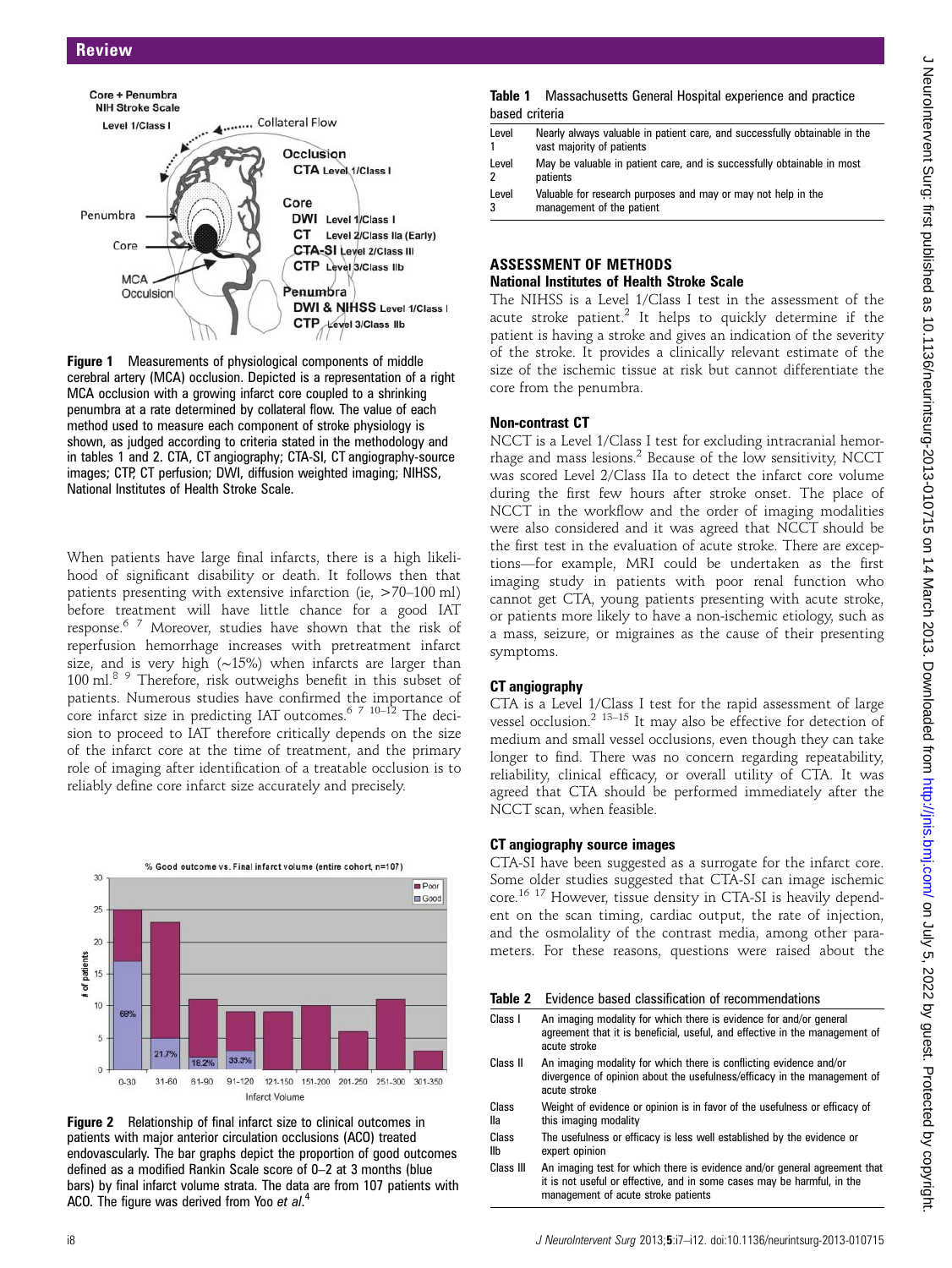repeatability and reliability of CTA-SI in measuring tissue perfusion. Overall, CTA-SI was judged to be a Level 2/Class III examination in eliciting the core of an ischemic infarct.

# Diffusion MRI

Diffusion MRI is a Level 1/Class I test for the early detection of infarct core. Diffusion weighted imaging (DWI) is nearly 100% sensitive and specific in diagnosing acute stroke<sup>18–25</sup> although it is not perfect in identifying the infarct core. Positron emission tomography (PET) studies have shown that some non-viable tissue occasionally may not demonstrate restricted diffusion<sup>26 27</sup> Also, DWI abnormalities are sometimes reversible.28–<sup>33</sup> However, reversal of a DWI abnormality is unusual.34 7 When DWI reversal does occur, it usually involves only a small part of the lesion.<sup>35</sup> Also, most of the time, the apparent DWI reversal is actually a pseudo-reversal, in that the tissue involved proceeds to infarction anyway.<sup>7 31 33</sup>

#### Perfusion imaging

Brain perfusion imaging provides information on cerebral hemodynamics imbedded in parameters such as cerebral blood flow (CBF), cerebral blood volume (CBV), and mean transit time (MTT). Perfusion imaging may provide many types of important information in the care of acute stroke patients.<sup>36 37</sup> Additionally, much research has been devoted to demonstrating that perfusion imaging can identify the core and penumbra, and that perfusion imaging is useful for identifying patients with major ACOs that are suitable for interventional therapy.<sup>2</sup> <sup>38 39</sup> However, evidence based reviews have questioned this.<sup>2</sup> 40 41

#### Perfusion imaging: theoretical considerations

Perfusion imaging studies the hemodynamic status of the brain at one instant in time, and there is no instantaneous hemodynamic state that uniquely characterizes the infarct core. The hemodynamic response of the brain to ischemia has been characterized with respect to cerebral perfusion pressure, and perfusion parameters are summarized in figure 3 (and in more detail

|                                                   | CBV | <b>CBF</b> | <b>MTT</b> | Tmax |
|---------------------------------------------------|-----|------------|------------|------|
| Alternate pathway,<br>CPP preserved               |     |            |            |      |
| Compensated low CPP                               | 1   |            | T          |      |
| Underperfused                                     | t   |            | tł         |      |
| Overperfused<br>(post-ischemic<br>hyperperfusion) |     |            |            |      |

Figure 3 Changes in hemodynamic parameters that may occur in major anterior circulation occlusions. The change in cerebral perfusion pressure (CPP) may or may not be fully compensated by the collateral circulation. In each of the four scenarios, arrows indicate possible increase or decrease in cerebral blood volume (CBV), cerebral blood flow (CBF), mean transit time (MTT) and Tmax. This is a derivation of the more detailed graph shown in the online [supplementary appendix](http://jnis.bmj.com/lookup/suppl/doi:10.1136/neurintsurg-2013-010715/-/DC1) figure A1.

in the online supplementary appendix figure A1). The autoregulatory vasodilation in response to reductions in regional cerebral perfusion pressure would be expected to result in increased, rather than decreased, CBV in ischemic tissue. Indeed, CBV may be elevated more often than reduced in the infarct core.42 More recent proposals have suggested that regions of sufficiently reduced CBF may be labeled as infarct core. This approach has greater pathophysiologic validity in that CBF reflects the rate of delivery of oxygen and glucose to brain tissue, and reductions in this rate of delivery are responsible for ischemic cell death. However, neither CBF nor any other hemodynamic measurement could ever be used to identify the core. Even complete cessation of blood flow can persist for several minutes without causing irreversible damage. Obviously, perfusion imaging demonstrates no evidence of ongoing perfusion impairment in reperfused tissue.

There are several hemodynamic measurements that are time related with no direct relationship to threats to tissue viability. For example, one of these measurements, Tmax, reflects the time that elapses between arrival of blood in an index artery and its arrival in brain tissue. A delay in the arrival of blood does not directly threaten tissue survival. MTT measures the average amount of time that blood spends in brain tissue, which is usually prolonged in underperfused brain tissue. In the setting of proximal ACO, blood must reach the tissue bed via collateral pathways whose increased circuitry would be expected to result in delayed arrival—that is, increased Tmax. Also, occlusion of a proximal artery would be expected to result in at least some reduction in distal perfusion pressure, which would cause compensatory vasodilation in some of the downstream tissue. This vasodilation by itself should result in prolongation of MTT.

Thus patients with major ACO may or may not have large regions with reduced CBF but virtually all of these patients will demonstrate large regions of MTT and Tmax elevation. Empirically, we have shown this to be the case, as demonstrated in the online [supplementary appendix](http://jnis.bmj.com/lookup/suppl/doi:10.1136/neurintsurg-2013-010715/-/DC1) figure A2.<sup>43</sup> 44 In general, the existence of a large region with increased Tmax and MTT may be inferred from the existence of a proximal artery occlusion on CT or MR angiographic imaging alone.

#### CT perfusion

Several issues and concerns about CTP were raised in addition to radiation exposure. These concerns—which are related to the workflow, process of obtaining CTP maps, and the utility of the information derived from a CTP study—are summarized below.

#### CTP process and workflow

There is a lack of clear guidelines on when CTP should be performed, and how it should be interpreted. There was broad agreement that:

- ▶ Quantification of perfusion using CTP is not validated.
- ▸ There is high inter-vendor variability.
- ▸ There is high intra-vendor variability based on the software version used.
- ▸ The variability in CTP maps is as yet unquantified with respect to the variations in heart rate, blood pressure, ejection fraction, rate of infusion, osmolality of IV contrast, rotation time, and temporal resolution of the scanner.<sup>45</sup>
- ▸ The efficacy of CTP in improving patient outcomes is unproven.

Studies performed at MGH directly comparing core volumes by DWI and CTP in patients with severe strokes with ACOs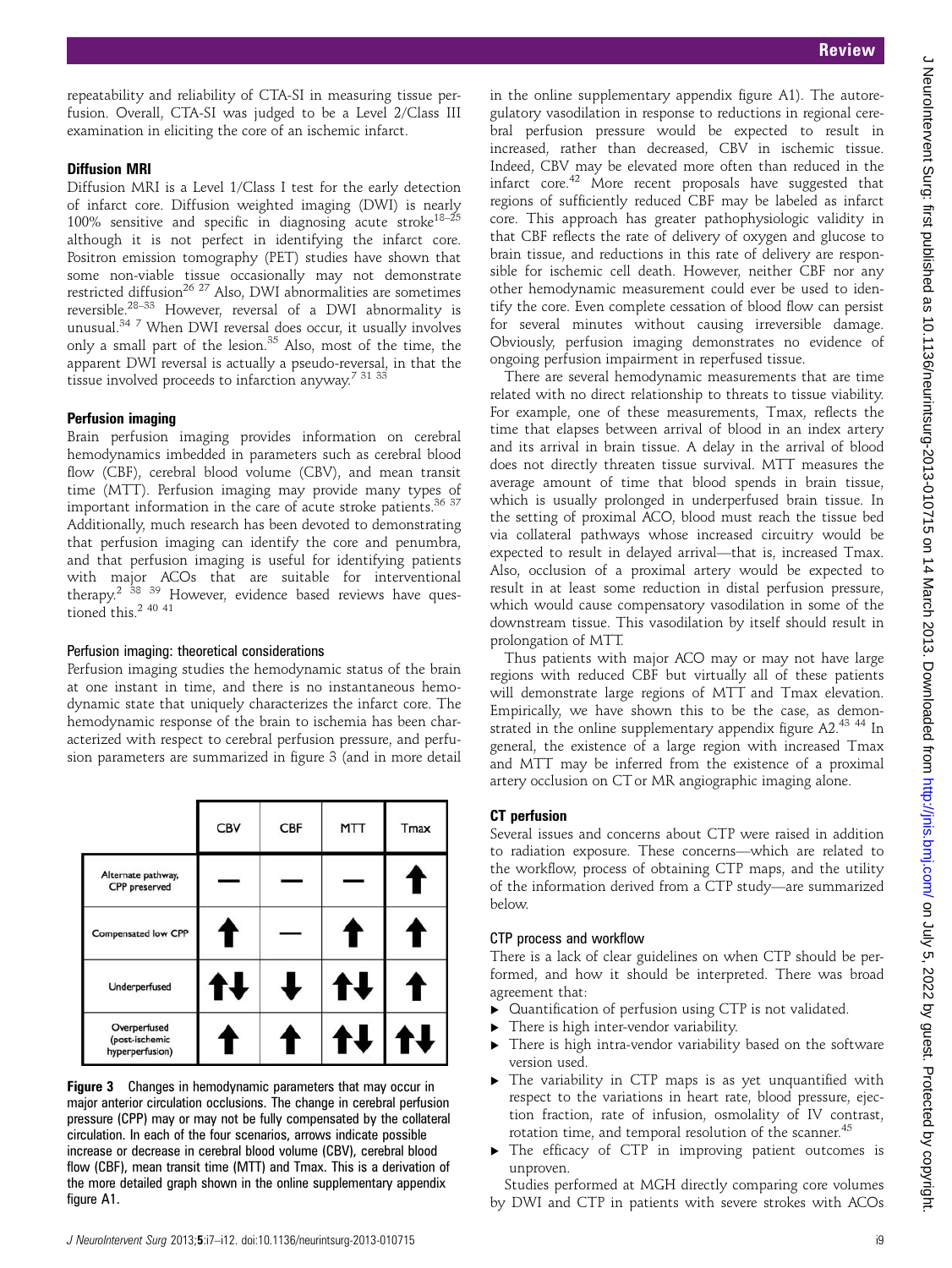revealed statistically significant high correlations between the two methods. However, while there is good correlation in a population, there is a wide clinically relevant discordance between DWI and CTP derived core volumes in individual patients (see online [supplementary appendix](http://jnis.bmj.com/lookup/suppl/doi:10.1136/neurintsurg-2013-010715/-/DC1) figure A3).

The above considerations led to the following guidelines on the use of CTP.

- ▶ CTP is a Level 3/Class IIb method for early estimation of the infarct core in acute stroke patients. Because CTP is unable to adequately estimate the core, it necessarily follows that it is a Level 3/Class IIb method for estimation of the penumbra.
- ▸ CTP has no proven role in selecting ACO patients for IV thrombolysis or endovascular therapy. Its roles should be limited to:
	- Research patients
	- Patients who cannot get a diffusion weighted MRI
	- Perfusion data could be used for other purposes such as hypertensive therapy. However, there are scant data on this application.

# MR perfusion

MRP was deemed preferable to CTP because there is no radiation exposure and it has a generally superior workflow. However, the repeatability, reliability, and clinical efficacy of MRP raise similar concerns to those of CTP, including:

- ▶ Quantification using MR perfusion maps is not validated.
- ▸ There is high inter-vendor variability.
- ▸ The variability of MRP maps with respect to physiologic variables (eg, heart rate, blood pressure, ejection fraction) and scan parameters (eg, rate of infusion, osmolality of IV contrast, rotation time, etc) is unknown.

Carroll and colleagues $46$  performed a Bland–Altman analysis of eight smokers who were imaged with MRP and  $H_2$  <sup>15</sup>O PET and concluded that "Until reproducibility is improved, MR is not suitable for reliable quantitative perfusion measurements". Other research assessing the reliability of MRP was also reviewed. For example, Takasawa and colleagues<sup>47</sup> studied perfusion MR (deconvolution method) and PET in five patients, back to back, at a mean time interval of 16 h after stroke onset. The authors concluded that "MRP appears sufficiently reliable for clinical purposes". However, most participants deliberating on the value of the methods thought that reliability does not override the concerns regarding high variability and low repeatability.

Overall, MRP was judged to be a Level 3/Class IIb technique in the management of acute stroke. There was broad agreement that:

- ▶ MRP has no proven role in selecting ACO patients for endovascular therapy. There is preliminary evidence that it may improve patient selection for intravenous thrombolysis but this evidence is currently insufficient to justify MRP's clinical use in this role.
- ▸ Clinical indications for MRP may include:
	- Research patients
	- If perfusion data are deemed essential for evaluating the full clinical picture
	- When perfusion data can be used for other purposes such as hypertensive therapy, although there are few data on this.

#### The clinical penumbra

The evidence supports that the clinical penumbra, as measured by a combination of the NIHSS and the core determined by

DWI, is the best indicator of a poor outcome in the absence of timely reperfusion. The Prolyse in Acute Cerebral Thromboembolism II trial demonstrated that patients with NIHSS scores  $\leq 10$  did not derive a clinical benefit from IAT.<sup>48</sup> This is due to the relatively good natural history in this subset of patients.<sup>49</sup> Approximately one-third of the middle cerebral artery M1 segment occlusions present with such low scores. $50$ The evidence best supports the following definition of a clinically significant penumbra: (1) major anterior circulation (ICA terminus or M1) occlusion; (2) NIHSS score  $>10$ ; and (3) small core infarct size (DWI lesion volume <70). Both NIHSS and DWI are Level 1/Class I tests; together it is judged to be a Level 1/Class I method to assess the clinically relevant penumbra.

# THE MGH STROKE IMAGING ALGORITHM

Based on the conclusions of the evaluation committee on the value of each method delineated above, a new imaging algorithm was proposed and adopted. A diagram of the algorithm is shown in figure 4. Briefly, all patients presenting with a stroke syndrome receive a neurological evaluation, including the NIHSS. NCCT is performed followed by CTA. If NCCT does not demonstrate hemorrhage or large hypodensity, and the patient is within the time window, tPA is prepared while the



Figure 4 Massachusetts General Hospital acute stroke imaging algorithm for triage of patients with severe ischemic strokes caused by anterior circulation occlusions. All patients undergo non-contrast CT (NCCT) followed by CT angiography (CTA). If the patient has severe neurological deficits (National Institutes of Health Stroke Scale score  $\geq$ 10), no large hypodensity and no hemorrhage on NCCT, and an occlusion is identified of the distal internal carotid artery and/or proximal middle cerebral artery that is accessible by microcatheter, then the patient is immediately evaluated by diffusion MRI if there are no contraindications to MRI. If the diffusion weighted imaging (DWI) lesion is small, defined as  $<$  70 ml, then the patient is immediately triaged to endovascular therapy if the patient is otherwise eligible for such treatment. If the patient is not eligible for MRI, he/she may undergo a CT perfusion study for possible guidance for therapy or for prognostic information. Also, if the patient is not eligible for endovascular therapy, CT or MR perfusion may be performed for similar reasons. Only the first step in this algorithm (NCCT) and the time from stroke onset are needed for the decision to treat with intravenous tissue plasminogen activator. IA, intra-arterial.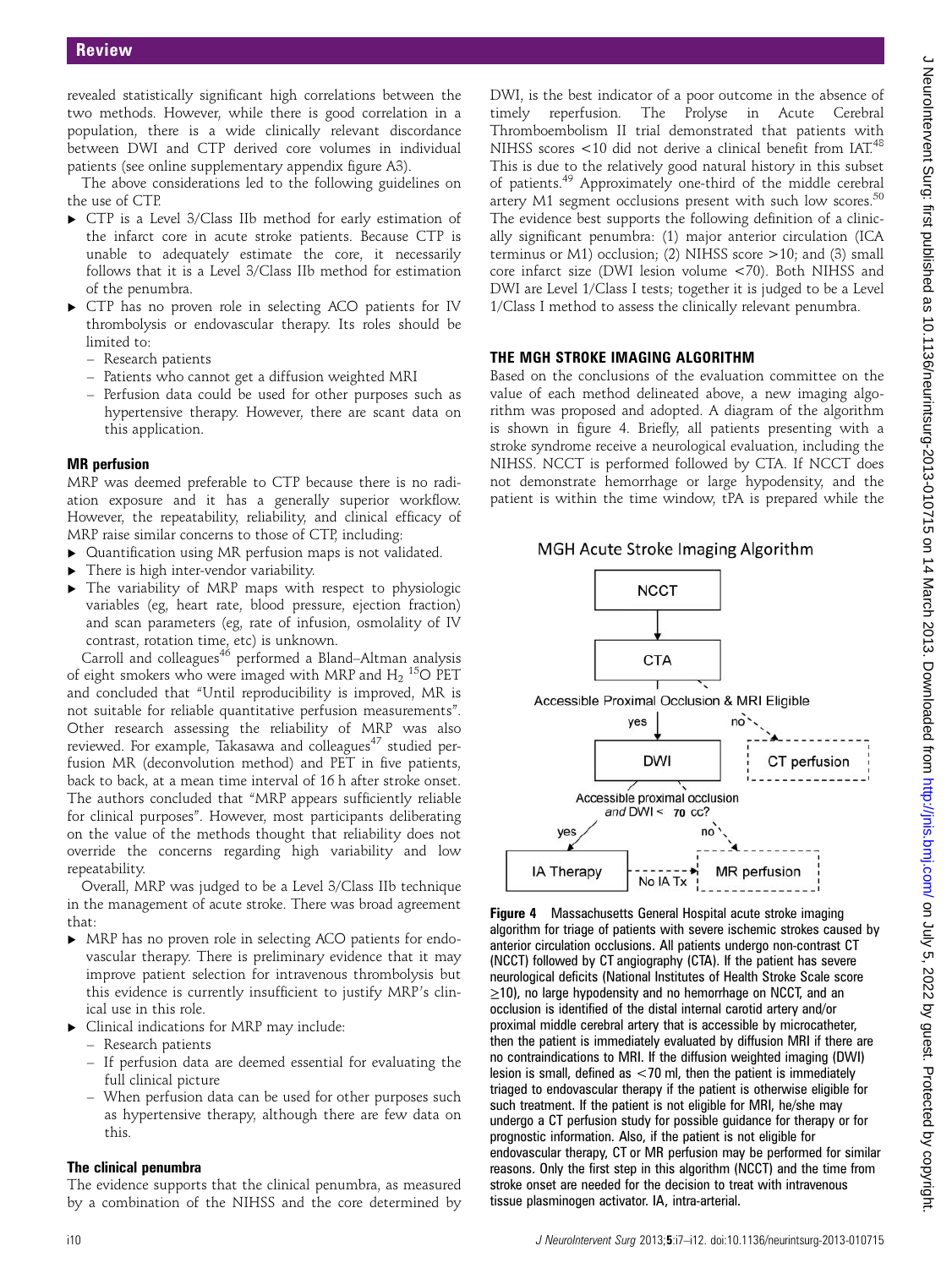CTA is performed, and infusion begins once it is prepared. If the patient has a distal ICA and/or proximal middle cerebral artery occlusion, he/she is moved to the MRI scanner where diffusion MRI is performed. If the DWI lesion is small (<70 ml), the patient is sent for IAT if the additional clinical and medical criteria are met. Perfusion imaging with CT or MRI may be performed if these conditions are not met, the patient cannot be scanned by MRI, or is not otherwise eligible for IAT and there is relevant clinical information that may be provided by the perfusion data.

After the algorithm was adopted, there was a significant decline in the number of perfusion CT examinations performed, as shown in the online [supplementary appendix](http://jnis.bmj.com/lookup/suppl/doi:10.1136/neurintsurg-2013-010715/-/DC1) figure A4. From 40–50 CTP examinations per month in stroke patients performed during the peak years of 2005–2008, it fell to approximately 10 per month. There has been no discernible effect on patient outcomes.

**Contributors** All authors contributed to the manuscript and study.

Competing interests JMR is on the imaging committee of the DIAS trial for Lundbeck Pharmaceuticals. MHL has research support from GE Healthcare and is a consultant for Millenium Pharmaceuticals.

Provenance and peer review Commissioned; internally peer reviewed.

**Open Access** This is an Open Access article distributed in accordance with the Creative Commons Attribution Non Commercial (CC BY-NC 3.0) license, which permits others to distribute, remix, adapt, build upon this work non-commercially, and license their derivative works on different terms, provided the original work is properly cited and the use is non-commercial. See: http://creativecommons.org/ licenses/by-nc/3.0/

#### **REFERENCES**

- 1. **Baron JC.** Mapping the ischaemic penumbra with PET: implications for acute stroke treatment. Cerebrovasc Dis 1999:9:193-201
- 2. Jauch EC, Saver JL, Adams HP Jr, et al. Guidelines for the early management of patients with acute ischemic stroke: a guideline for healthcare professionals from the American Heart Association/American Stroke Association. Stroke 2013;44:870–947.
- 3. **Smith WS,** Lev MH, English JD, et al. Significance of large vessel intracranial occlusion causing acute ischemic stroke and TIA. Stroke 2009;40:3834–40.
- 4. Yoo AJ, Chaudhry ZA, Noqueira RG, et al. Infarct volume is a pivotal biomarker after intra-arterial stroke therapy. Stroke 2012;43:1323–30.
- 5. **Zaidi SF,** Aghaebrahim A, Urra X, et al. Final infarct volume is a stronger predictor of outcome than recanalization in patients with proximal middle cerebral artery occlusion treated with endovascular therapy. Stroke 2012;43:3238–44.
- 6. Yoo AJ, Verduzco LA, Schaefer PW, et al. MRI-based selection for intra-arterial stroke therapy: value of pretreatment diffusion-weighted imaging lesion volume in selecting patients with acute stroke who will benefit from early recanalization.  $Strake$  2009; 40:2046–54.
- 7. Lansberg MG, Straka M, Kemp S, et al. MRI profile and response to endovascular reperfusion after stroke (DEFUSE 2): a prospective cohort study. Lancet Neurol 2012;11:860–7.
- 8. **Lansberg MG,** Thijs VN, Bammer R, et al. Risk factors of symptomatic intracerebral hemorrhage after tPA therapy for acute stroke. Stroke 2007;38:2275-8.
- 9. Singer OC, Humpich MC, Fiehler J, et al. Risk for symptomatic intracerebral hemorrhage after thrombolysis assessed by diffusion-weighted magnetic resonance imaging. Ann Neurol 2008;63:52-60.
- 10. **Jovin TG,** Yonas H, Gebel JM, et al. The cortical ischemic core and not the consistently present penumbra is a determinant of clinical outcome in acute middle cerebral artery occlusion. Stroke 2003;34:2426-33.
- 11. **Hill MD,** Rowley HA, Adler F, et al. Selection of acute ischemic stroke patients for intra-arterial thrombolysis with pro-urokinase by using ASPECTS. Stroke 2003;34:1925–31.
- 12. **Hill MD,** Demchuk AM, Tomsick TA, et al. Using the baseline CT scan to select acute stroke patients for IV-IA therapy. AJNR Am J Neuroradiol 2006;27:1612-16.
- 13. Torres-Mozqueda F, He J, Yeh IB, et al. An acute ischemic stroke classification instrument that includes CT or MR angiography: the Boston Acute Stroke Imaging Scale. AJNR Am J Neuroradiol 2008;29:1111–17.
- 14. **Cipriano LE,** Steinberg ML, Gazelle GS, et al. Comparing and predicting the costs and outcomes of patients with major and minor stroke using the Boston Acute Stroke Imaging Scale neuroimaging classification system. AJNR Am J Neuroradiol 2009;30:703–9.
- 15. Gonzalez RG, Lev MH, Goldmacher GV, et al. Improved outcome prediction using CT angiography in addition to standard ischemic stroke assessment: results from the STOPStroke study. PLoS One 2012:7:e30352.
- 16. Hunter GJ, Hamberg LM, Ponzo JA, et al. Assessment of cerebral perfusion and arterial anatomy in hyperacute stroke with three-dimensional functional CT: early clinical results. AJNR Am J Neuroradiol 1998:19:29-37.
- Pulli B, Schaefer PW, Hakimelahi R, et al. Acute ischemic stroke: infarct core estimation on CT angiography source images depends on CT angiography protocol. Radiology 2012;262:593–604.
- 18. Lövblad KO, Laubach HJ, Baird AE, et al. Clinical experience with diffusion-weighted MR in patients with acute stroke. AJNR Am J Neuroradiol 1998;19:1061–6.
- 19. **Singer MB,** Chong J, Lu D, et al. Diffusion-weighted MRI in acute subcortical infarction. Stroke 1998;29:133–6.
- 20. Gonzalez RG, Schaefer PW, Buonanno FS, et al. Diffusion-weighted MR imaging: diagnostic accuracy in patients imaged within 6 hours of stroke symptom onset. Radiology 1999;210:155–62.
- 21. **Urbach H,** Flacke S, Keller E, et al. Detectability and detection rate of acute cerebral hemisphere infarcts on CT and diffusion-weighted MRI. Neuroradiology 2000;42:722–7.
- 22. van Everdingen KJ, van der Grond J, Kappelle LJ, et al. Diffusion-weighted magnetic resonance imaging in acute stroke. Stroke 1998;29:1783–90.
- 23. Perkins CJ, Kahya E, Roque CT, et al. Fluid-attenuated inversion recovery and diffusion- and perfusion-weighted MRI abnormalities in 117 consecutive patients with stroke symptoms. Stroke 2001;32:2774-81.
- 24. Fiebach JB, Schellinger PD, Jansen O, et al. CT and diffusion-weighted MR imaging in randomized order: diffusion-weighted imaging results in higher accuracy and lower interrater variability in the diagnosis of hyperacute ischemic stroke. Stroke 2002;33:2206–10.
- 25. **Mullins ME,** Schaefer PW, Sorensen AG, et al. CT and conventional and diffusion-weighted MR imaging in acute stroke: study in 691 patients at presentation to the emergency department. Radiology 2002;224:353-60.
- 26. **Shimosegawa E**, Hatazawa J, Ibaraki M, et al. Metabolic penumbra of acute brain infarction: a correlation with infarct growth. Ann Neurol 2005;57:495-504.
- 27. Guadagno JV, Warburton EA, Jones PS, et al. The diffusion-weighted lesion in acute stroke: heterogeneous patterns of flow/metabolism uncoupling as assessed by quantitative positron emission tomography. Cerebrovasc Dis 2005;19:239–46.
- 28. Kidwell CS, Saver JL, Mattiello J, et al. Thrombolytic reversal of acute human cerebral ischemic injury shown by diffusion/perfusion magnetic resonance imaging. Ann Neurol 2000;47:462–9.
- 29. Neumann-Haefelin T, Wittsack HJ, Wenserski F, et al. Diffusion- and perfusion-weighted MRI in a patient with a prolonged reversible ischaemic neurological deficit. Neuroradiology 2000;42:444–7.
- 30. Fiehler J, Foth M, Kucinski T, et al. Severe ADC decreases do not predict irreversible tissue damage in humans. Stroke 2002;33:79–86.
- 31. Kidwell CS, Saver JL, Starkman S, et al. Late secondary ischemic injury in patients receiving intraarterial thrombolysis. Ann Neurol 2002;52:698–703.
- 32. **Oppenheim C,** Lamy C, Touze E, et al. Do transient ischemic attacks with diffusion-weighted imaging abnormalities correspond to brain infarctions? AJNR Am J Neuroradiol 2006;27:1782–7.
- 33. **Campbell BC,** Purushotham A, Christensen S, et al. The infarct core is well represented by the acute diffusion lesion: sustained reversal is infrequent. J Cereb Blood Flow Metab 2012;32:50–6.
- 34. Grant PE, He J, Halpern EF, et al. Frequency and clinical context of decreased apparent diffusion coefficient reversal in the human brain. Radiology 2001;221:43–50.
- 35. Parsons MW, Yang Q, Barber PA, et al. Perfusion magnetic resonance imaging maps in hyperacute stroke: relative cerebral blood flow most accurately identifies tissue destined to infarct. Stroke 2001;32:1581-7.
- 36. Lev MH. Perfusion imaging of acute stroke: its role in current and future clinical practice. Radiology 2013;266:22-7.
- **Zhu G,** Michel P, Aghaebrahim A, et al. Computed tomography workup of patients suspected of acute ischemic stroke: perfusion computed tomography adds value compared with clinical evaluation, noncontrast computed tomography, and computed tomography angiogram in terms of predicting outcome. Stroke Published Online First: 12 February 2013. doi: 10.1161/STROKEAHA.111.674705
- Wintermark M, Albers GW, Alexandrov AV, et al. Acute stroke imaging research roadmap. Stroke 2008;39:1621–28.
- 39. Wintermark M, Flanders AE, Velthuis B, et al. Perfusion-CT assessment of infarct core and penumbra: receiver operating characteristic curve analysis in 130 patients suspected of acute hemispheric stroke. Stroke 2006;37:979-85.
- 40. Schellinger PD, Bryan RN, Caplan LR, et al. Evidence-based guideline: the role of diffusion and perfusion MRI for the diagnosis of acute ischemic stroke: report of the Therapeutics and Technology Assessment Subcommittee of the American Academy of Neurology. Neurology 2010;75:177–85.
- 41. Gonzalez RG. Low signal, high noise and large uncertainty make CT perfusion unsuitable for acute ischemic stroke patient selection for endovascular therapy. J Neurointervent Surg 2012;4:242–5.